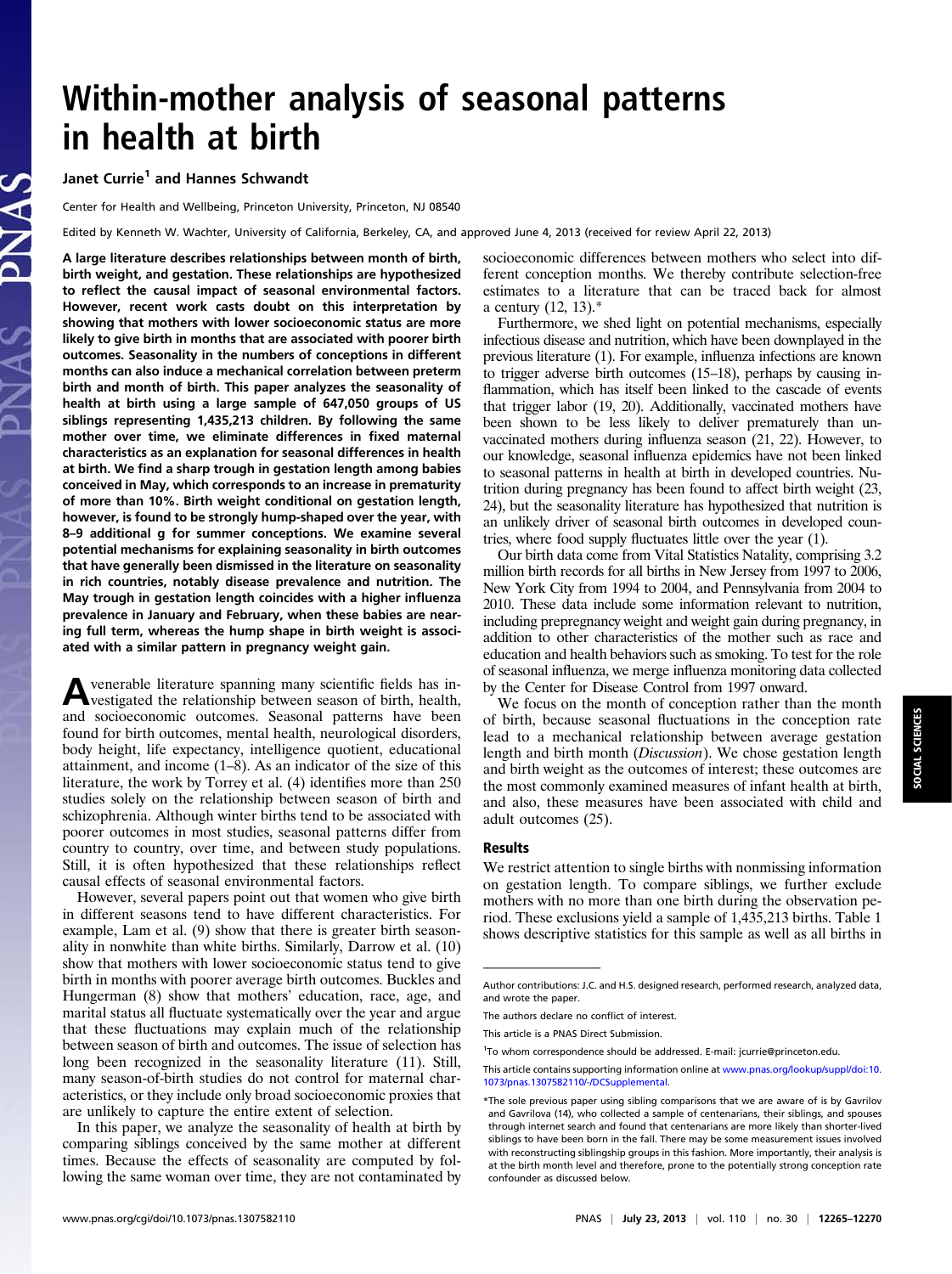

Fig. 1. Mother characteristics by month of conception. The coefficients from regressions of (A) a zero/one indicator for white mothers, (B) an indicator for mothers with more than 12 y of schooling, (C) an indicator for married mothers, and (D) an indicator for mothers smoking during pregnancy on month of conception indicator variables are displayed. January serves as the reference month. OLS regressions (dashed lines) control only for state-specific time trends.  $OLS +$  controls regressions (dotted lines) further control—except if coinciding with the dependent variable—for maternal race, education, age, marital status, and newborn's parity and sex. Within-mother regressions (solid lines) further add mother indicators. Numerical regression results are displayed in [Table S1](http://www.pnas.org/lookup/suppl/doi:10.1073/pnas.1307582110/-/DCSupplemental/pnas.201307582SI.pdf?targetid=nameddest=ST1) ( $n = 1,435,213$ ).

the United States over the past two decades. The fraction of white mothers is lower in the regional sample, but the other maternal and birth characteristics look fairly similar to those characteristics in the full sample of US births.

Socioeconomic characteristics are strongly associated with conception months. As the ordinary least squares (OLS) results in Fig. 1, dashed lines, indicate, mothers conceiving in the first one-half of the year are significantly more likely to be nonwhite, less educated, less likely to be married, and more likely to smoke during pregnancy than those mothers conceiving in the second one-half of the year  $(P < 0.001$  in each regression). Controlling for a broad set of observable mother and birth characteristics (Fig. 1, dotted lines) weakens the seasonality in mothers' socioeconomic status (SES). However, a significant pattern remains in all cases (equality of month effects rejected with  $P < 0.001$  in each regression). This finding indicates that the inclusion of even detailed observables is not sufficient to control for confounding because of selection into conception months.

Fig. 1, solid lines, shows the results from within-mother comparisons. We can think of these comparisons as regressions with a perfect control for the mother's type, which by construction, cannot vary with season of conception, because it is a fixed constant for each mother. Evidently, if we regress fixed characteristic of the mother, such as race, on this fixed constant for each mother, we would not expect to find any significant effect. Indeed, if it were not for a small amount of measurement error in measured race, it would not be possible to estimate such an equation. Hence, it is not surprising that including the mother fixed effects eliminates seasonality in maternal race (Fig. 1A). Similarly, there are only a small number of women who increase their education, and therefore, including the mother fixed effect eliminates seasonality in maternal education (Fig. 1B). These examples show that within-mother comparisons effectively control for selection into conception months.

Marital status and smoking behavior, however, might vary over time. For example, if mothers have a preference for certain conception months and if marital status and smoking correlate with whether a conception was planned, then one would expect seasonality in these characteristics to remain, even in withinmother comparisons. As the solid lines in Fig. 1  $C$  and  $D$  show, however, within-mother comparisons eliminate the seasonality in these characteristics.

### Table 1. Summary statistics for the study sample and the overall United States

|                               | New Jersey 1997-<br>2006; New York City<br>1994-2004;<br>Pennsylvania 2004-<br>$2010:$ >1 birth per<br>mother |       | <b>United States</b><br>1989-2008: All<br>births |       |  |  |
|-------------------------------|---------------------------------------------------------------------------------------------------------------|-------|--------------------------------------------------|-------|--|--|
|                               | Mean                                                                                                          | SE    | Mean                                             | SE    |  |  |
| <b>Birth outcomes</b>         |                                                                                                               |       |                                                  |       |  |  |
| Gestation length (wk)         | 38.799                                                                                                        | 2.020 | 38.920                                           | 0.190 |  |  |
| Birth weight (g)              | 3,335                                                                                                         | 565   | 3,338                                            | 25    |  |  |
| Mother characteristics        |                                                                                                               |       |                                                  |       |  |  |
| White                         | 0.522                                                                                                         | 0.499 | 0.787                                            | 0.009 |  |  |
| >12 y of education            | 0.494                                                                                                         | 0.500 | 0.449                                            | 0.042 |  |  |
| Married                       | 0.639                                                                                                         | 0.480 | 0.665                                            | 0.038 |  |  |
| Smoking                       | 0.102                                                                                                         | 0.302 | 0.135                                            | 0.028 |  |  |
| Pregnancy weight<br>gain (lb) | 30.0                                                                                                          | 13.7  | 30.5                                             | 0.4   |  |  |
| Prepregnancy<br>weight (lb)   | 147.1                                                                                                         | 36.0  |                                                  |       |  |  |
| Number of births              | 1,435,213                                                                                                     |       | 78,176,946                                       |       |  |  |
| Number of mothers             | 647,050                                                                                                       |       |                                                  |       |  |  |

Sample restrictions: single births with nonmissing information on gestation length. Prepregnancy weight and mother identifiers are not available in the US-wide data.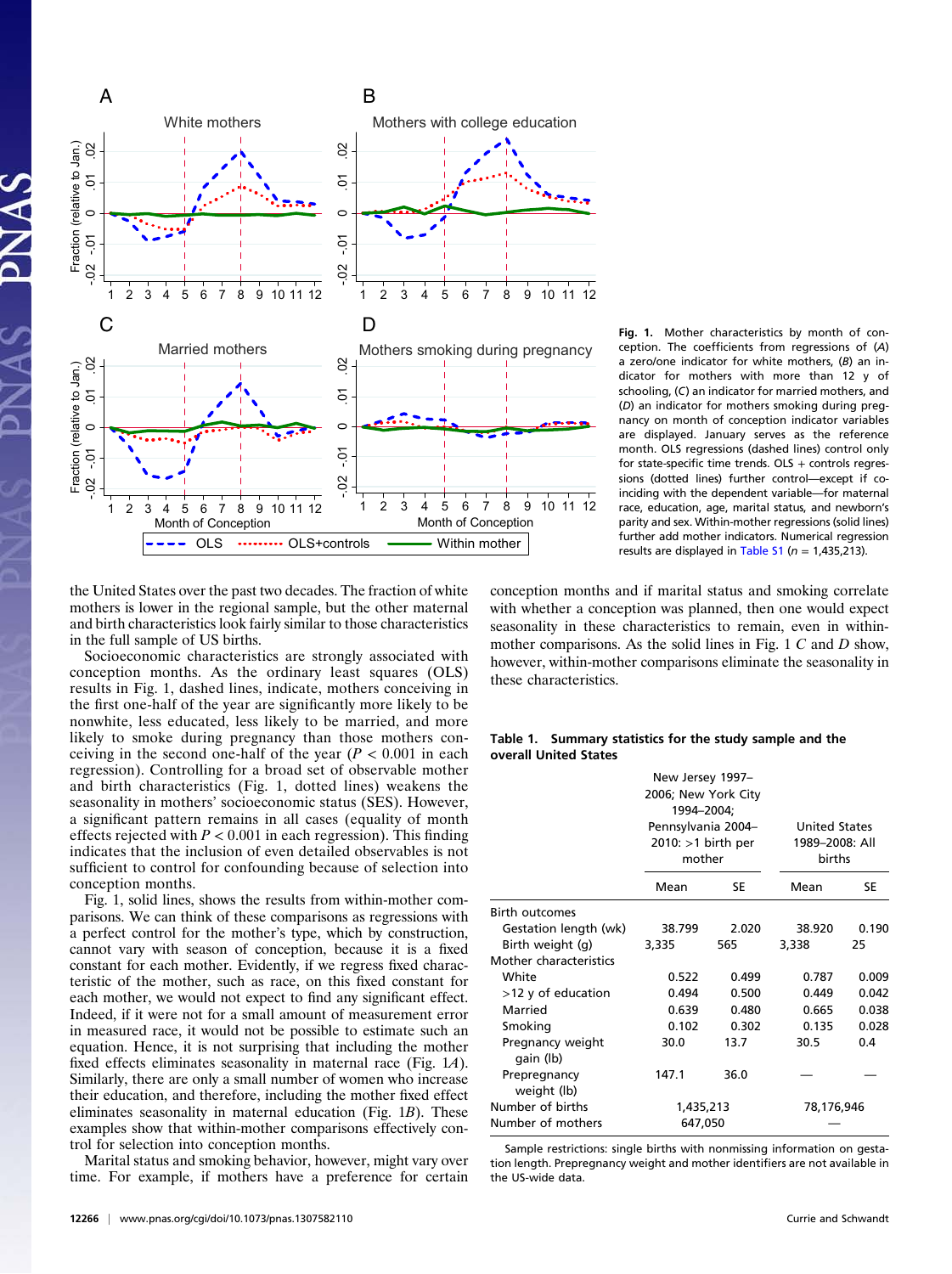In Fig. 2A, we repeat these regressions with gestation length as the dependent variable. Fig. 2A, dashed line, shows that the seasonal pattern in gestation length matches the seasonal pattern in maternal characteristics, in that there are worse outcomes in the first 5 mo of the year than in the second one-half of the year  $(P < 0.001)$ . The gestation length decreases by about 0.1 wk from January to May and jumps back to the January level in June. Thereafter, it moves around a slightly lower level. The similarity between seasonality in maternal characteristics and seasonality in gestation length suggests that there may be little to learn from these OLS results about potential effects of the conception month on birth outcomes, because the observed seasonality in birth outcomes could be largely driven by selection into conception.

When controlling for maternal and birth characteristics (Fig. 2A, dotted line) and within-mother comparisons (Fig. 2A, solid line), the magnitude of the estimated conception month effects decreases slightly. However, the qualitative seasonal pattern is quite similar. The average gestation length decreases significantly by 0.8 wk ( $P < 0.001$ ) during the first 5 mo of the year and returns to the January level in June, where it remains for the rest of the year. This finding indicates that the seasonal pattern in gestation length is not driven by mothers of different socioeconomic background selecting differently into conception months. The May decrease in gestation length by 0.8 wk leads to an increase in premature births of about 1 percentage point ([Fig. S1](http://www.pnas.org/lookup/suppl/doi:10.1073/pnas.1307582110/-/DCSupplemental/pnas.201307582SI.pdf?targetid=nameddest=SF1)A). Given an average prematurity rate of 7.6%, this estimate indicates a 13.2% increase. This result holds across maternal SES for both males and females and when excluding firstborn children [\(Fig. S2](http://www.pnas.org/lookup/suppl/doi:10.1073/pnas.1307582110/-/DCSupplemental/pnas.201307582SI.pdf?targetid=nameddest=SF2)). The similarity of the seasonal pattern in gestation length across specifications and subgroups suggests that external environmental factors affecting the society as a whole might play an important role. One such potential factor is seasonal influenza.

Fig. 2B illustrates the average fraction of patients in reporting healthcare centers diagnosed with influenza-like illnesses for each conception month (this measure is the Center for Disease Control's standard influenza monitoring measure; additional details are in Materials and Methods) during the month of birth. The fraction of influenza patients at birth increases during the first conception months of the year, reflecting the start of the influenza season in late August. It peaks for May conceptions, which are scheduled to be born in mid-February and tend to suffer a shortened gestation, with deliveries taking place in late January and early February when seasonal influenza is at its peak ([Fig. S3](http://www.pnas.org/lookup/suppl/doi:10.1073/pnas.1307582110/-/DCSupplemental/pnas.201307582SI.pdf?targetid=nameddest=SF3)A). In the following conception months, the fraction strongly declines until August and then remains at a level slightly below January. The strong correlation of gestation length and the prevalence of influenza (the correlation coefficient is −0.71) is remarkable.

The relationship between seasonal influenza and gestation length is further explored in Fig. 3, which exploits year to year variation in both the extent and the timing of influenza epidemics. The fall of 2009 saw the arrival of the H1N1 pandemic, which not only began much earlier (and peaked earlier) than a regular influenza season but also involved many more cases (Fig.  $S3B$ ). If influenza leads to preterm birth, then we might expect to see both a stronger seasonality in gestation length and a shifting of the pattern to earlier months in 2009 relative to other years. Fig. 3 shows exactly this pattern: infants conceived in February to May had shorter gestations in 2009. The seasonal effect is about 1.5 times as large in 2009 as in other years, and the trough is shifted to February/March. This pattern is evident in both the OLS (Fig. 3A) and the within-mother specification (Fig. 3B). Corresponding prematurity results are [Fig. S1](http://www.pnas.org/lookup/suppl/doi:10.1073/pnas.1307582110/-/DCSupplemental/pnas.201307582SI.pdf?targetid=nameddest=SF1)B.

In Fig. 4, we turn to the second birth outcome: birth weight. The OLS results (dotted line in Fig. 4A) indicate a seasonal pattern in birth weight that matches the seasonality in maternal characteristics. Newborns conceived in the first 5 mo of the year have significantly lower birth weight than newborns conceived in the second one-half of the year ( $P < 0.001$ ). Average birth weight decreases by 10 g during the first 5 mo of the year and then increases by more than 20 g in June. It remains at this high level for the summer months and declines slightly during the fall. This seasonal pattern coincides with the socioeconomic selection into conception months (Fig. 1) even more strongly than in the case of gestation length.

Fig. 4A, dashed line, shows that controlling for a rich set of controls does little to dampen the strong seasonal pattern. However, Fig. 4A, solid line, shows the effects when comparing different births within the same mother. The decrease during the first 5 mo is less pronounced when we compare infants born to the same mother and is not significantly different from zero. For summer conceptions, however, average birth weight remains significantly higher, with about 8 additional g compared with January conceptions. This seasonal pattern is found across SES, child sex, and birth order groups [\(Fig. S4\)](http://www.pnas.org/lookup/suppl/doi:10.1073/pnas.1307582110/-/DCSupplemental/pnas.201307582SI.pdf?targetid=nameddest=SF4).

Because many low birth weight babies are premature, the seasonal pattern in birth weight might be driven by the strong seasonal pattern in gestation length shown in Fig. 2A. In particular, the jump in birth weight between May and June might reflect the dramatic change in average gestation length between these two months. In Fig. 4B, we repeat the birth weight regressions and include indicators for each week of gestational age. These figures continue to show a hump shape in birth weight with a gain of 8–9 additional g for summer conceptions compared with January conceptions. However, the jump in average birth weight between May and June disappears. Instead, birth weight begins to increase between April and May. This result



Fig. 2. Gestation length and influenza prevalence at birth by month of conception. The coefficients from regressions of (A) gestation length and (B) the fraction of patients visiting a healthcare center with influenza-like illnesses on the month of conception zero/one indicator variables are displayed. Numerical regression results are displayed in [Table S2.](http://www.pnas.org/lookup/suppl/doi:10.1073/pnas.1307582110/-/DCSupplemental/pnas.201307582SI.pdf?targetid=nameddest=ST2) Fig. 1 has additional notes.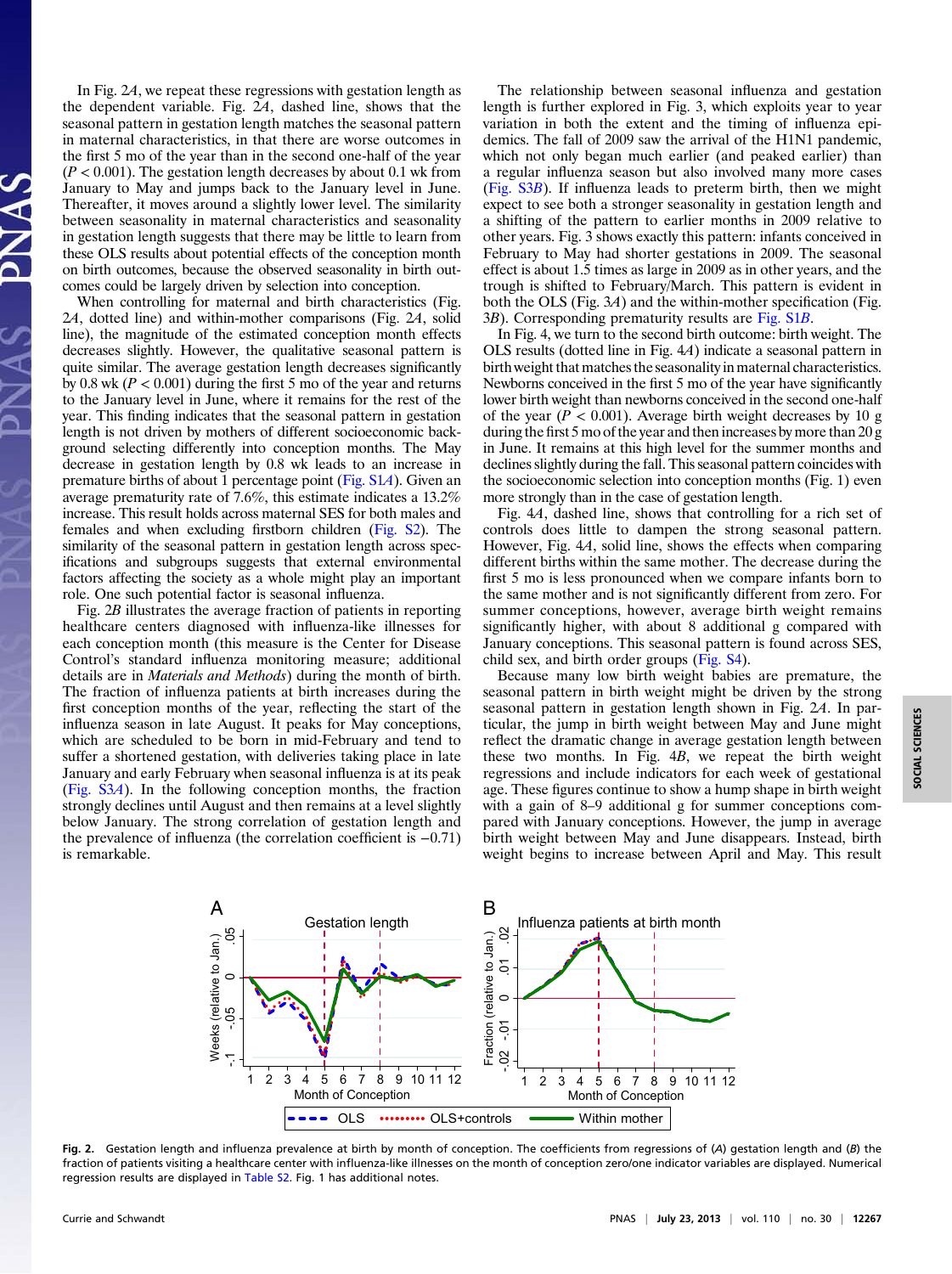

Fig. 3. Gestation length by month of conception (1994– 2010 vs. 2009). The coefficients from regressions of gestation length on month of conception indicator variables are displayed. The solid line shows the coefficients for the conception year 2009, and the dashed line is the estimated effect for the years 1994–2010 (net of the 2009 effect). January serves as the reference month. The regression in A controls for a quadratic time trend, maternal race, education, age, marital status, and newborn's parity and sex, and the regression in B adds mother indicators.

suggests that shorter gestation length—potentially triggered by the prevalence of seasonal influenza at the month of birth depresses the birth weight of May conceptions. However, the seasonal pattern in gestation does not serve as an explanation for the higher birth weights of summer conceptions.

One well-established determinant of birth weight is nutrition during pregnancy (23, 24), which can be proxied by maternal weight gain during pregnancy. Fig. 4C shows that there is a strong seasonal pattern in pregnancy weight gain. From January to June, average weight gain increases by about 0.8 lb. It remains at this level from June to August, before it declines back to about the level of January. Remarkably, this sizable hump shape hardly changes when additional controls are included and when we do within-mother comparisons. Additionally, the conception months of highest weight gain correspond to the months with highest birth weight.

A natural question to ask is whether these changes in weight gain over the year reflect differential maternal weight at birth or just a differential catch-up process because of seasonality in female body weight at conception. In Fig. 4D, we analyze prepregnancy weight. Indeed, prepregnancy weight decreases by 0.3–0.4 lb during the first months of the year and increases back to the initial level in November. However, prepregnancy weight remains constant in the middle of the year, indicating that changes in weight gain across these months do not seem to be related to differences in prepregnancy weight.

### **Discussion**

Seasonal patterns in health at birth have been documented for almost a century. What has been unknown is the extent to which these associations are driven by socioeconomic selection into conception months. We address this issue by comparing birth outcomes for the same mother at different points in time. Our first set of results emphasizes the relevance of this empirical strategy. We show that the inclusion of observable mother characteristics is not sufficient to eliminate the strong seasonal selection found in our data. In contrast, comparing the effects of seasonality within mothers effectively controls for maternal characteristics that are associated with month of conception. We find strong seasonality in two central birth outcomes. Gestation length is lower for conceptions during the first months of the



Fig. 4. Birth weight, pregnancy weight gain, and prepregnancy weight by month of conception. The coefficients from regressions of (A) birth weight, (B) birth weight conditional on gestation length, (C) maternal weight gain during pregnancy, and (D) prepregnancy weight on month of conception zero/ one indicator variables are displayed. B regressions include zero/one indicator variables for each week of gestation length. Negative weight gain is coded as zero weight gain in the New Jersey and New York City data. Prepregnancy weight is not reported in New Jersey. Numerical regression results are displayed in [Table S2.](http://www.pnas.org/lookup/suppl/doi:10.1073/pnas.1307582110/-/DCSupplemental/pnas.201307582SI.pdf?targetid=nameddest=ST2) Fig. 1 has additional notes.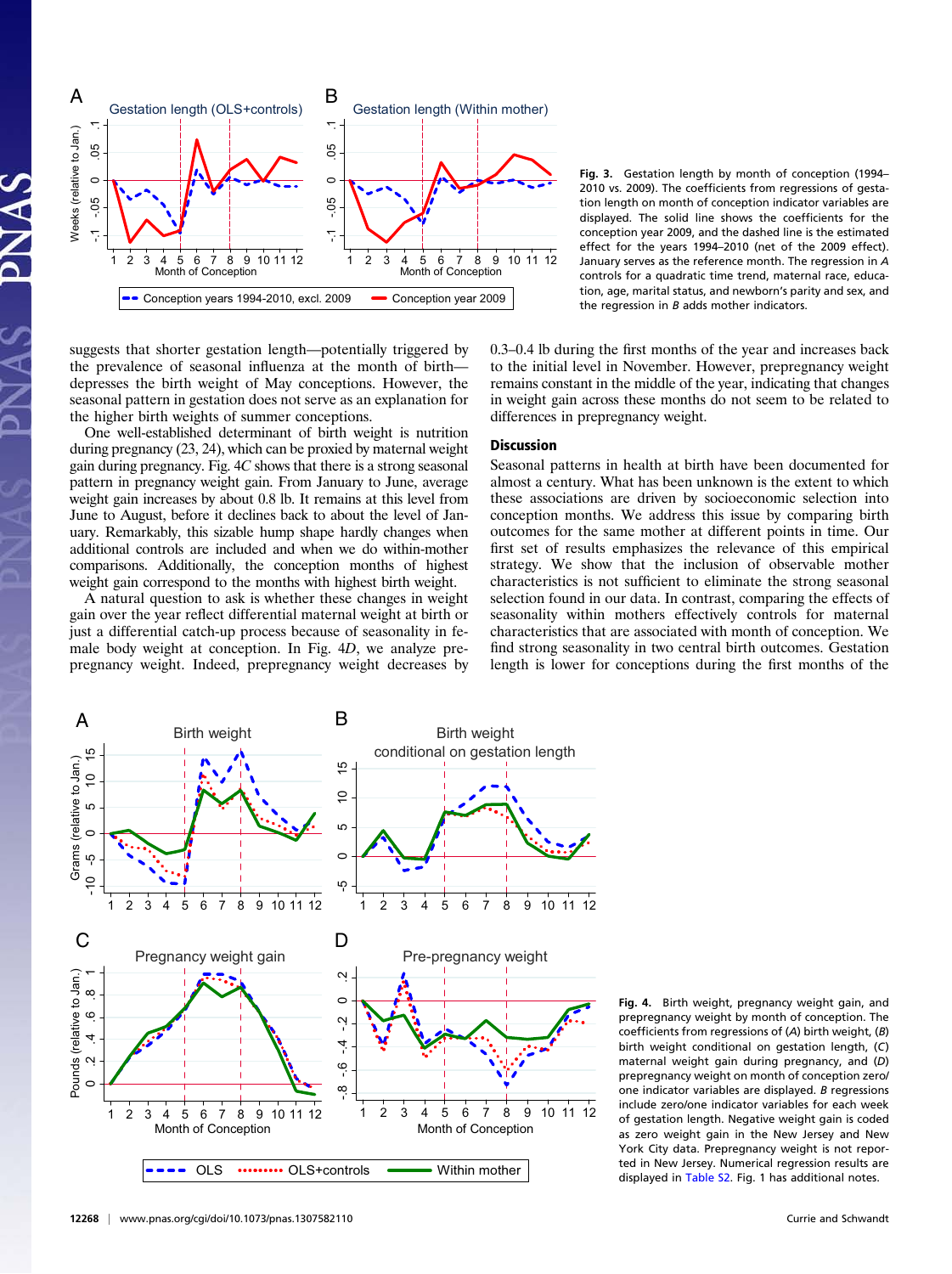year, with a sharp minimum for May conceptions. Birth weight, however, is hump-shaped over the year, with the highest average weight for summer conceptions.

Some recent studies have argued that the seasonality of birth and later outcomes might be entirely driven by selection. Our results suggest the opposite conclusion. The seasonal effects on birth outcomes are so strong that the bias because of selection is relatively small. In other words, a high SES mother getting pregnant in an unfavorable month will, on average, experience similarly poor birth outcomes as the typical (lower SES) mother conceiving in this unfavorable month.

The seasonal pattern in birth outcomes that we find is similar to the results of other studies that examine seasonality at the level of the conception month (26). Findings from studies that analyze seasonality at the level of birth months, however, provide a broader range of results (reviews of the literature are in refs. 1, 6, and 7). One reason for these heterogeneous findings might be the fact that few papers adjust for the confounding role of fluctuations in the number of conceptions. It has long been known that human conception rates fluctuate considerably over the year and that these fluctuations are different across countries and times (9, 27, 28). To take an extreme example, if all conceptions occurred in mid-January, then all premature births would occur in September. We analyze this issue using data on all births in the United States over the past two decades and find that 21.8% of the seasonality in gestation length at the birth month level is mechanically caused by fluctuations in the conception rate over the year [\(Fig. S5](http://www.pnas.org/lookup/suppl/doi:10.1073/pnas.1307582110/-/DCSupplemental/pnas.201307582SI.pdf?targetid=nameddest=SF5)). Our analysis suggests that an examination of seasonality at the birth month level that does not correct for seasonality in conceptions is likely to be severely biased, even if selection on SES is not a problem. Hence, this analysis provides a justification for focusing on month of conception rather than month of birth.

Many other mechanisms have been proposed for explaining seasonality in birth and later outcomes (4). Possibilities include seasonal variation in viral infections (29), seasonal allergies (30), pollution levels (31), eating patterns (24, 32, 33), temperature (6, 27, 34), and early fetal loss (9). One limitation of this research is that we cannot investigate all of the potential mechanisms that might generate seasonal effects. For example, given that our data are regional, it is not ideally suited for looking at the effects of variations in temperature or climate change, although these effects might be important.†

Given the data available on birth records, we can examine some maternal health behaviors that are known to affect birth outcomes, such as smoking (35, 36) or use of medical care. We showed above that there was little evidence of a seasonal pattern in smoking within mothers or marital status, two factors that could correlate with whether a conception was planned. We have also investigated seasonality in use of medical care. We find that mothers with conceptions in October or November are the least likely to initiate prenatal care in the first trimester, a pattern that does not match well with the seasonality in birth outcomes ([Fig.](http://www.pnas.org/lookup/suppl/doi:10.1073/pnas.1307582110/-/DCSupplemental/pnas.201307582SI.pdf?targetid=nameddest=SF6) [S6](http://www.pnas.org/lookup/suppl/doi:10.1073/pnas.1307582110/-/DCSupplemental/pnas.201307582SI.pdf?targetid=nameddest=SF6)A). There is also a study that has found a spike in Cesarean sections in December (37); this spike might matter for the seasonality in gestation length and birth weight, but we find little evidence of a seasonal effect within mothers [\(Fig. S6](http://www.pnas.org/lookup/suppl/doi:10.1073/pnas.1307582110/-/DCSupplemental/pnas.201307582SI.pdf?targetid=nameddest=SF6)B). Similarly, although there is a lengthy literature examining the sex ratio at birth as an outcome (38), we do not find that sex ratio is related to season of birth [\(Fig. S6](http://www.pnas.org/lookup/suppl/doi:10.1073/pnas.1307582110/-/DCSupplemental/pnas.201307582SI.pdf?targetid=nameddest=SF6)C). Finally, some studies have highlighted the fact that season of birth could have effects after birth through, for example, social phenomena that intervene after birth, such as schooling laws (8). This later point suggests that it is useful to start with an analysis of season-of-birth effects on health at birth.

Seasonal influenza has received little prior attention in the literature on seasonality of birth outcomes, despite the strong effects of influenza infections on health at birth found in previous studies (15–17, 39, 40). We find a strong and negative correlation of influenza with gestation length. The estimated correlation coefficient of −0.71 is even more notable given the discontinuous monthly pattern in both variables, which makes a spurious relationship unlikely. To our knowledge, this finding provides the strongest evidence to date that seasonal influenza might be a driver of the seasonality in gestation length.

An important caveat is that, in emphasizing the effect of influenza in apparently triggering preterm birth, we do not mean to dismiss the possibility that exposure earlier in the pregnancy could also have harmful effects on the developing fetus that are not reflected in shorter gestations or lower birth weights. For example, the works by Almond (39) and Kelly (40) suggest that surviving infants who were exposed to influenza during the first trimester of pregnancy may suffer lasting cognitive deficits.

Influenza-induced reductions in gestation seem to cause the relatively low levels of birth weight that we documented for conceptions during the first one-half of the year (Fig. 4 A and B). However, seasonal influenza fluctuations do not explain the high average birth weight of summer conceptions. We find strong seasonal effects on weight gain during pregnancy, with small effects on prepregnancy weight. Women gain almost 1 lb more when they conceive in June, July, or August than when they conceive in January, suggesting that gains in birth weight are driven, in part, by higher maternal weight gain during pregnancy.

In conclusion, by focusing on births to the same mother, our work provides evidence that there are seasonal patterns in birth weight and gestation that are not entirely driven by the fact that women with different characteristics tend to give birth at different times. We are also able to investigate several possible mechanisms for these seasonal effects. We find a strong relationship between influenza prevalence in the month of birth and prematurity: infants conceived in May are likely to be due in mid-February, which is the height of the flu season. Because influenza is known to cause premature labor, these infants are at higher risk of short gestation. Because they are of short gestation, they also tend to be lower birth weight. In addition, there seems to be another mechanism driving seasonal patterns in birth weight, which is that mothers who conceive during the summer months have higher pregnancy weight gain and hence, give birth to heavier infants.

Our results may have some implications for public policy, because they suggest that seasonal variations in nutrition matter for birth outcomes, even in rich countries, and that flu shots might be effective in fighting the seasonal deterioration in length of gestation. However, whether specific interventions are effective is a subject for future research.

### Materials and Methods

Birth Data. The regional birth data come from individual birth records and provide detailed information on birth outcomes, mother characteristics, and a code that allows us to match births to the same mother. The birth date is reported by month of birth, whereas gestation is coded in weeks. We calculate the month of conception, our key variable, by subtracting the rounded number of gestation months (gestation in weeks  $\times$  7/30.5) from the month of birth.

In addition to the sample restrictions described in the text, we exclude births that were conceived more than 6 mo before the beginning of the sample and less than 10 mo before the end of the sample, because for these conception months, only particularly long and short gestation lengths are observed, respectively [the work by Strand et al. (41) discusses this issue]. Controls are also included for missing values of explanatory variables.

[Fig. S7](http://www.pnas.org/lookup/suppl/doi:10.1073/pnas.1307582110/-/DCSupplemental/pnas.201307582SI.pdf?targetid=nameddest=SF7) plots the number of conceptions over months by education group. [Fig. S7](http://www.pnas.org/lookup/suppl/doi:10.1073/pnas.1307582110/-/DCSupplemental/pnas.201307582SI.pdf?targetid=nameddest=SF7) illustrates the two confounders involved in the relationship between season of birth and birth outcomes. Conception rates fluctuate strongly over the year, which leads to seasonality in gestation lengths, even in the absence of a causal effect of season of birth. Additionally, the composition of

<sup>&</sup>lt;sup>†</sup>There is still much uncertainty concerning the association between temperature and birth outcomes. The work by Strand et al. (6) has a review.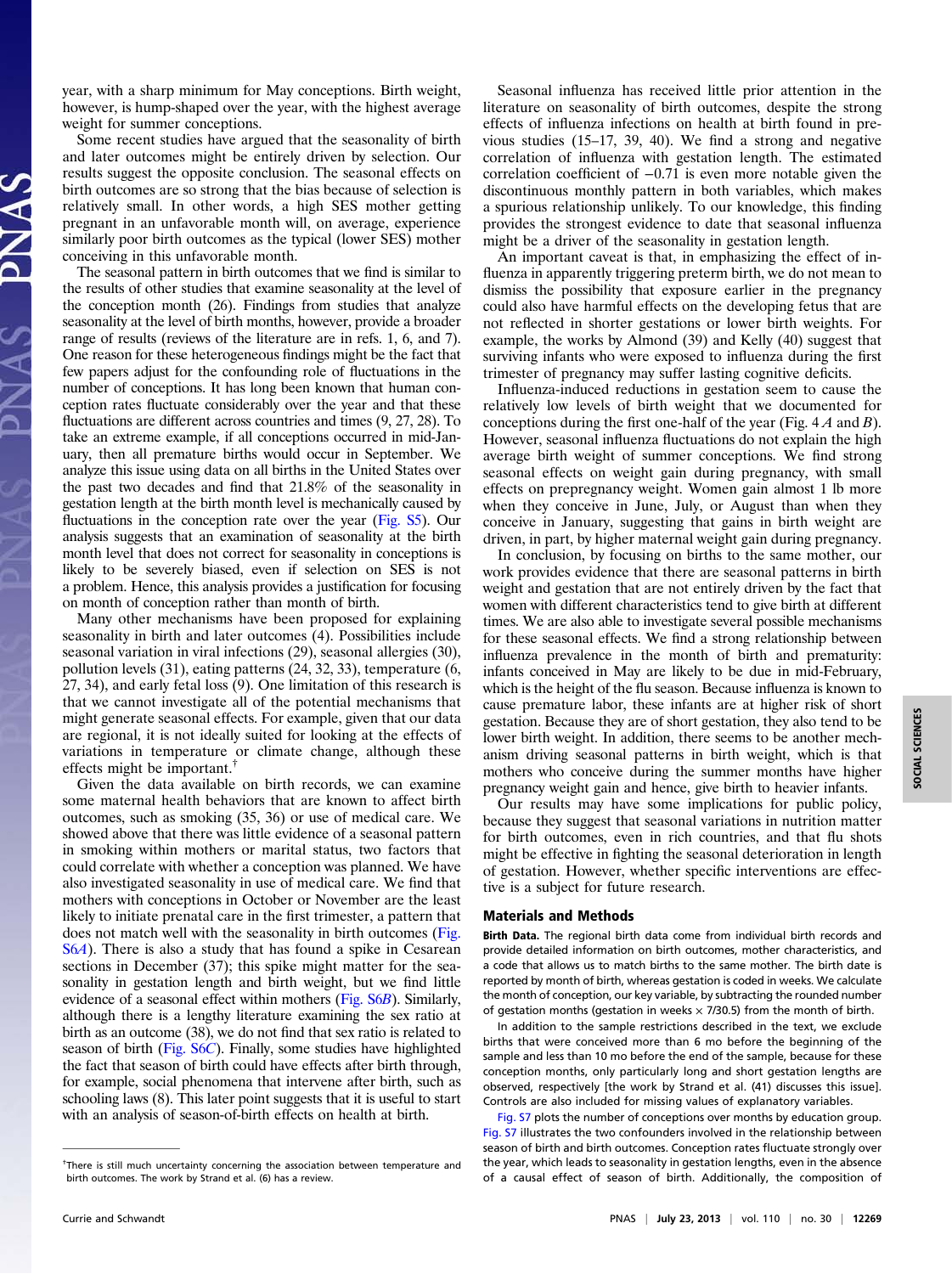mothers conceiving over the year changes, such that seasonal differences in birth outcomes are confounded by differences in mothers' SES.

Influenza Data. The influenza data used in this study are collected by the Center for Disease Control's US Outpatient Influenza-Like Illness Surveillance Network. Each week, ∼1,800 outpatient healthcare providers around the country report data to the Center for Disease Control on the total number of patients seen and the number of those patients with influenza-like illness (ILI). We restrict the data to US Department of Health and Human Services regions 2 and 3, which include New Jersey, New York City, and Pennsylvania. The standard influenza measure derived from these data is the fraction of patients in reporting healthcare centers diagnosed with ILI. ILI is defined as fever [temperature of 100 °F (37.8 °C) or greater] and a cough and/or a sore throat without a known cause other than influenza. A plot of average ILI fractions by calendar week is shown in [Fig. S3.](http://www.pnas.org/lookup/suppl/doi:10.1073/pnas.1307582110/-/DCSupplemental/pnas.201307582SI.pdf?targetid=nameddest=SF3)

Analyses. The analyses are estimated using three types of linear regression models:

$$
Y_i = \alpha + \Sigma \mu_c + \beta T_r + \epsilon_i \text{ (OLS)}, \tag{1}
$$

 $Y_i = \alpha + \Sigma \mu_c + \beta T_r + \delta X_{i,t} + \varepsilon_i$  (OLS + controls), and [2]

$$
Y_i = \alpha + \Sigma \mu_c + \beta T_r + \delta X_{i,t} + \Sigma \nu_m + \epsilon_i \text{ (within mother)}, \tag{3}
$$

where i indexes the newborn, c is the month of conception, m is the mother, Y<sub>i</sub> is a characteristic of the newborn's mother or a birth outcome,  $\mu_c$  is

- 1. Lee SJ, Steer PJ, Filippi V (2006) Seasonal patterns and preterm birth: A systematic review of the literature and an analysis in a London-based cohort. BJOG 113(11): 1280–1288.
- 2. Doblhammer G, Vaupel JW (2001) Lifespan depends on month of birth. Proc Natl Acad Sci USA 98(5):2934–2939.
- 3. Weber GW, Prossinger H, Seidler H (1998) Height depends on month of birth. Nature 391(6669):754–755.
- 4. Torrey EF, Miller J, Rawlings R, Yolken RH (1997) Seasonality of births in schizophrenia and bipolar disorder: A review of the literature. Schizophr Res 28(1):1–38.
- 5. Pintner R, Forlano C (1943) Season of birth and mental differences. Psychol Bull 40(1): 25.
- 6. Strand LB, Barnett AG, Tong S (2011) The influence of season and ambient temperature on birth outcomes: A review of the epidemiological literature. Environ Res 111(3):451–462.
- 7. Chodick G, Flash S, Deoitch Y, Shalev V (2009) Seasonality in birth weight: Review of global patterns and potential causes. Hum Biol 81(4):463–477.
- 8. Buckles K, Hungerman D (2012) Season of birth and later outcomes: Old questions, new answers. Rev Econ Stat, 10.1162/REST\_a\_00314.
- 9. Lam DA, Miron JA, Riley A (1994) Modeling seasonality in fecundability, conceptions, and births. Demography 31(2):321–346.
- 10. Darrow LA, et al. (2009) Seasonality of birth and implications for temporal studies of preterm birth. Epidemiology 20(5):699–706.
- 11. Goodenough FL (1941) Month of birth as related to socioeconomic status of parents. J Genet Psychol 59(1):65–76.
- 12. Faber H (1920) A study of growth of infants in San Francisco with a new form weight chart. Arch Pediatr 37(1):244–254.
- 13. Blonsky PP (1929) Frueh und Spaetjahrkinder. Jb f Kinderheilk 124(1):115–120.
- 14. Gavrilov LA, Gavrilova NS (2011) Season of birth and exceptional longevity: Comparative study of American centenarians, their siblings, and spouses. J Aging Res 2011:104616.
- 15. Harris J (1919) Influenza occurring in pregnant women. JAMA 72(4):978–980.
- 16. Rasmussen SA, Jamieson DJ, Bresee JS (2008) Pandemic influenza and pregnant women. Emerg Infect Dis 14(1):95-100.
- 17. Steinhoff MC, et al. (2012) Neonatal outcomes after influenza immunization during pregnancy: A randomized controlled trial. CMAJ 184(6):645–653.
- 18. Hardy JM, Azarowicz EN, Mannini A, Medearis DN, Jr., Cooke RE (1961) The effect of Asian influenza on the outcome of pregnancy, Baltimore, 1957-1958. Am J Public Health Nations Health 51:1182–1188.
- 19. Goldenberg RL, Culhane JF, Iams JD, Romero R (2008) Epidemiology and causes of preterm birth. Lancet 371(9606):75–84.
- 20. Uchide N, Ohyama K, Bessho T, Toyoda H (2005) Induction of pro-inflammatory cytokine gene expression and apoptosis in human chorion cells of fetal membranes by influenza virus infection: Possible implications for maintenance and interruption of pregnancy during infection. Med Sci Monit 11(1):RA7–RA16.
- 21. Omer SB, et al. (2011) Maternal influenza immunization and reduced likelihood of prematurity and small for gestational age births: A retrospective cohort study. PLoS Med 8(5):e1000441.
- 22. Richards JL, et al. (2013) Neonatal outcomes after antenatal influenza immunization during the 2009 H1N1 influenza pandemic: Impact on preterm birth, birth weight, and small for gestational age birth. Clin Infect Dis 56(9):1216–1222.

a vector of zero/one indicators for each month of conception,  $T_r$  is a regionspecific time trend at the monthly level,  $X_i$  is a vector of control variables,  $\nu_m$  is an indicator variable for each mother, and  $\varepsilon_i$  is a residual. Control variables include (unless the variable listed is identical to the dependent variable) indicators for mother's age (<20, 20–24, 25–29, 30–34, and 35+ y), education (<12, 12, 13–15, and 16+ y), race, Hispanic ethnicity, and marital status as well as the newborn's parity and sex.

We estimate all three equations using both maternal characteristics and birth outcomes as dependent variables. The three maternal characteristics regressions test whether mothers select into conception months (Eq. 1) and the extent to which additional controls (Eq. 2) and mother indicators (Eq. 3) control for this selection. The birth outcome regressions estimate the conception month effects given these different sets of controls.

The inclusion of mother indicators in Eq. 3 (so-called mother fixed effects) is equivalent to differencing all equation variables within different births of the same mother (42). This procedure controls for any characteristics of the mother that are constant over time. Notice that, given the inclusion of the mother indicators, the time trend T<sub>r</sub> controls for the interval between conceptions (i.e., the maternal aging between pregnancies). [The inclusion of this control for maternal aging is necessary, because in the multiple birth sample, mothers are systematically younger at the beginning of the sample than at the end. Additionally, because one has to start the sample with some months (e.g., January, February, and March) and end it with some other months (e.g., November, December, and January), there will be a mechanical relationship between month of birth, maternal age, and other characteristics that are correlated with maternal age.]

- 23. Institute of Medicine (1990) Nutrition During Pregnancy (National Academy Press, Washington, DC).
- 24. Ceesay SM, et al. (1997) Effects on birth weight and perinatal mortality of maternal dietary supplements in rural Gambia: 5 year randomised controlled trial. BMJ 315(7111):786–790.
- 25. Currie J (2009) Healthy, wealthy, and wise? Socioeconomic status, poor health in childhood, and human capital development. Journal of Economic Literature 47(1): 87–122.
- 26. Bodnar LM, Simhan HN (2008) The prevalence of preterm birth and season of conception. Paediatr Perinat Epidemiol 22(6):538–545.
- 27. Lam DA, Miron JA (1996) The effects of temperature on human fertility. Demography 33(3):291–305.
- 28. Seiver DA (1985) Trend and variation in the seasonality of U.S. fertility, 1947-1976. Demography 22(1):89–100.
- 29. Payne CM, Ray CG, Borduin V, Minnich LL, Lebowitz MD (1986) An eight-year study of the viral agents of acute gastroenteritis in humans: Ultrastructural observations and seasonal distribution with a major emphasis on coronavirus-like particles. Diagn Microbiol Infect Dis 5(1):39–54.
- 30. Wjst M, et al. (2005) Latitude, birth date, and allergy. PLoS Med 2(10):e294.
- 31. Currie J, Neidell M, Schmieder JF (2009) Air pollution and infant health: Lessons from New Jersey. J Health Econ 28(3):688–703.
- 32. Olsen J, Frische G, Poulsen AO, Kirchheiner H (1989) Changing smoking, drinking, and eating behaviour among pregnant women in Denmark. Evaluation of a health campaign in a local region. Scand J Soc Med 17(4):277–280.
- 33. Siega-Riz AM, Savitz DA, Zeisel SH, Thorp JM, Herring A (2004) Second trimester folate status and preterm birth. Am J Obstet Gynecol 191(6):1851–1857.
- 34. Basu R, Malig B, Ostro B (2010) High ambient temperature and the risk of preterm delivery. Am J Epidemiol 172(10):1108–1117.
- 35. Kyrklund-Blomberg NB, Cnattingius S (1998) Preterm birth and maternal smoking: Risks related to gestational age and onset of delivery. Am J Obstet Gynecol 179(4): 1051–1055.
- 36. Andres RL, Day MC (2000) Perinatal complications associated with maternal tobacco use. Semin Neonatol 5(3):231–241.
- 37. Dickert-Conlin S, Chandra A (1999) Taxes and the timing of births. Journal of Political Economy 107(1):161–177.
- 38. Trivers RL, Willard DE (1973) Natural selection of parental ability to vary the sex ratio of offspring. Science 179(4068):90–92.
- 39. Almond D (2006) Is the 1918 influenza pandemic over? Long-term effects of in utero influenza exposure in the post-1940 U.S. population. Journal of Political Economy 114 (4):672–712.
- 40. Kelly E (2011) The scourge of Asian Flu: In utero exposure to pandemic influenza and the development of a cohort of British children. Journal of Human Resources 46(4): 669–694.
- 41. Strand LB, Barnett AG, Tong S (2011) Methodological challenges when estimating the effects of season and seasonal exposures on birth outcomes. BMC Med Res Methodol 11(1):49.
- 42. Wooldridge JM (2002) Econometric Analysis of Cross Section and Panel Data (MIT Press, Cambridge, MA).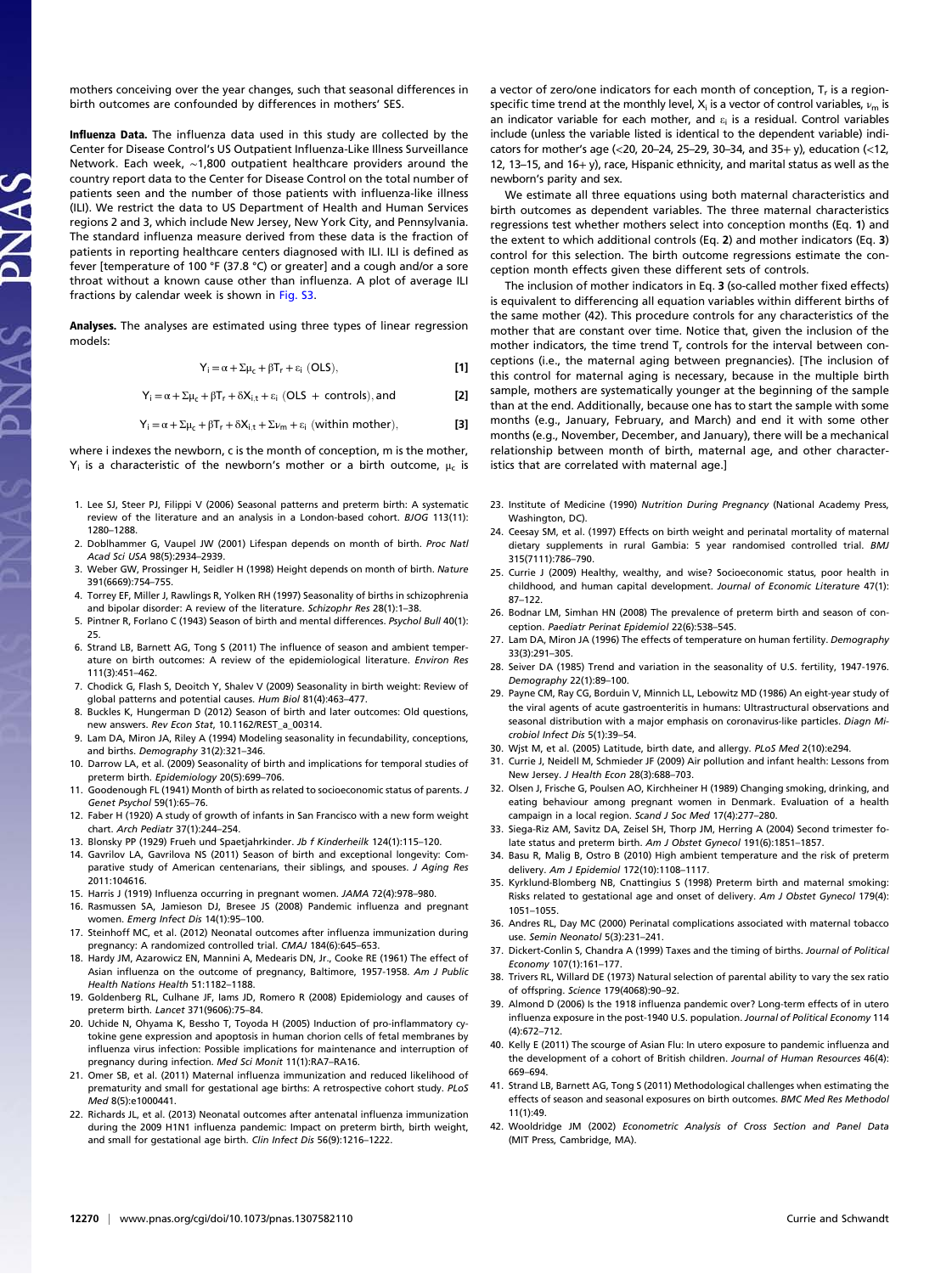JAS

## Supporting Information Currie and Schwandt 10.1073/pnas.1307582110



**A Seasonality in premature birth, overall sample.** 





Fig. S1. (A) Seasonality in premature birth. The coefficients from regressions of a zero/one indicator variable for premature birth (less than 37 wk of gestation length) on month of conception indicator variables and additional controls are displayed. Fig. 1 has additional notes. The average rate of premature births in the data is 0.0763. (B) Seasonality in premature birth, 1994–2010 vs. 2009. The coefficients from regressions of a zero/one indicator variable for premature birth (less than 37 wk of gestation length) on month of conception indicator variables are displayed. The solid line shows the coefficients for the conception year 2009, and the dashed line is the estimated effect for the years 1994–2010 net of the 2009 effect. January serves as the reference month. The "OLS+controls" regression in B controls for a quadratic time trend, maternal race, education, age, marital status, and newborn's parity and sex, and the "within mother" regression adds mother indicators. OLS, ordinary least squares.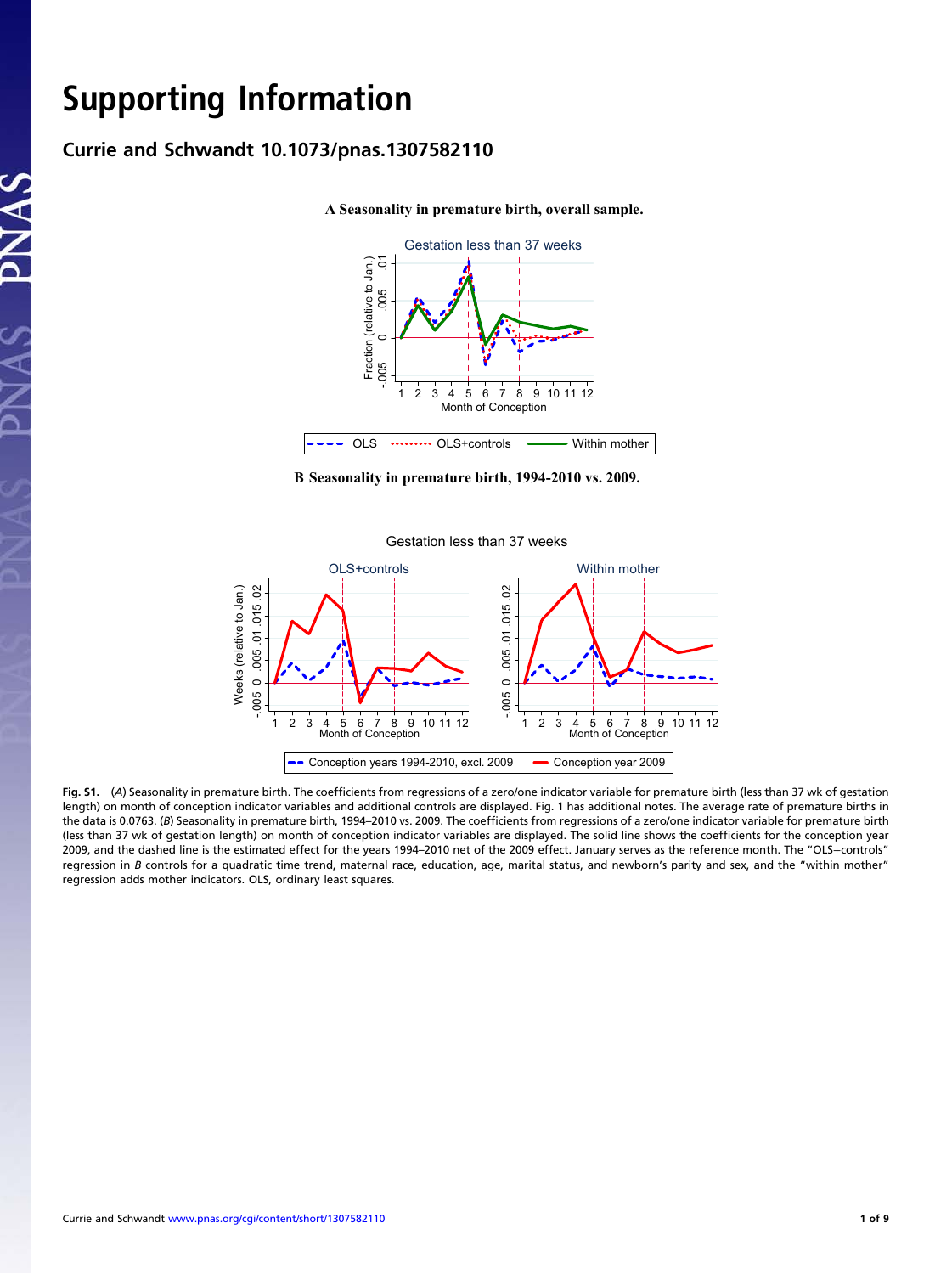DN AC





Fig. S2. Gestation length regressions including socioeconomic status (SES) and child sex and excluding first births. The dependent variable is gestation length in weeks. (A and B) A woman is high SES if she is white, has a college education, is married, and did not give birth below the age of 18 y, and a woman is low SES otherwise. (C and D) Girls/boys refers to the sex of the newborn. E displays the benchmark results. F excludes first births. Fig. 1 has additional notes.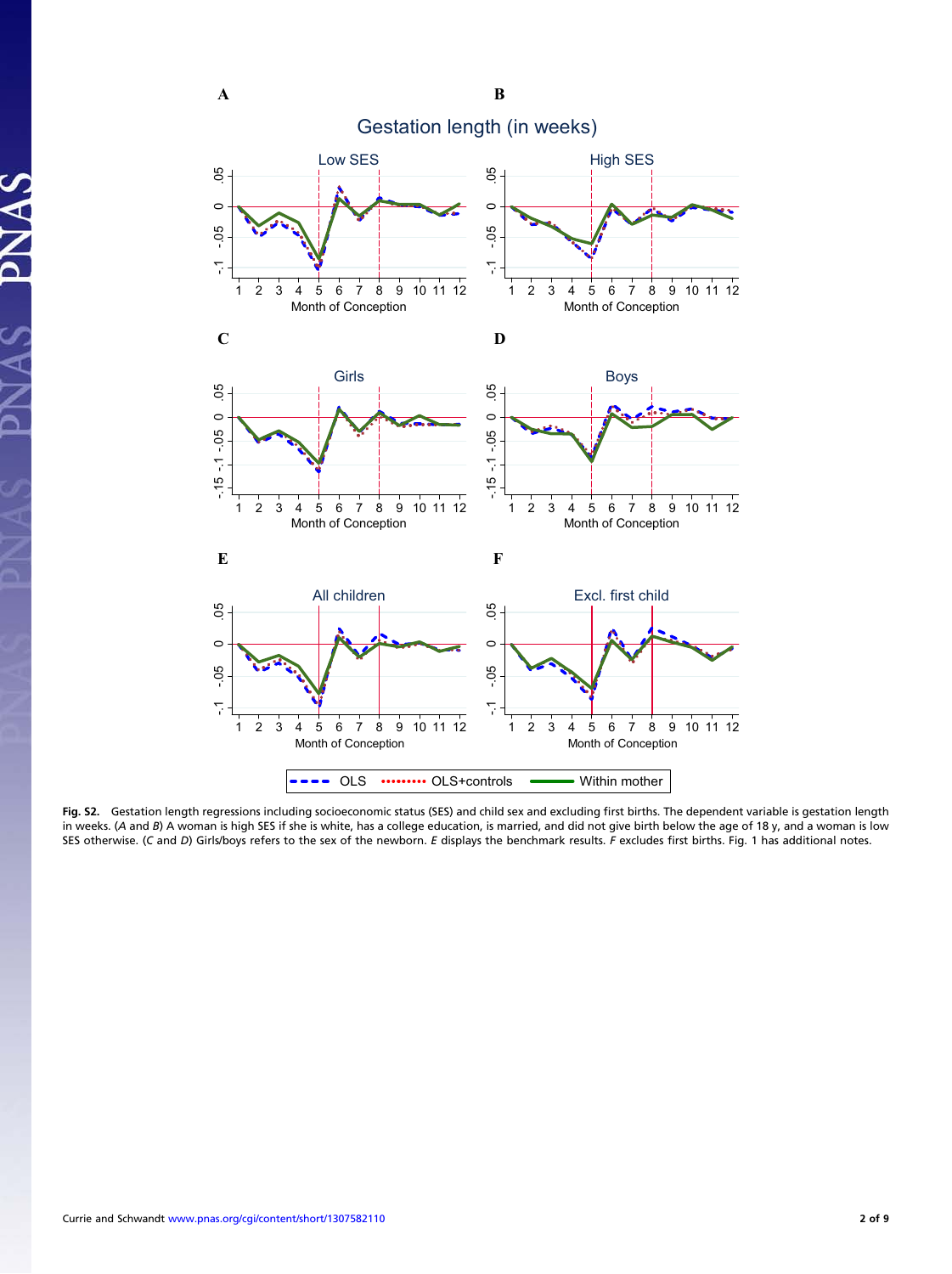

Fig. S3. Fraction of influenza patients by week of influenza season. The average fraction of patients with influenza-like illnesses is plotted over season weeks for the seasons 1997/1998-2010/2010 (A) and for the season 2009/2010 (B). The labels indicate the month and are placed at the first week that starts in each month (June and August omitted). The data come from the Center for Disease Control's US Outpatient Influenza-Like Illness Surveillance Network and cover the years 1997–2011. We restrict the data to US Department of Health and Human Services' regions 2 and 3, which include New Jersey, New York City, and Pennsylvania.

AS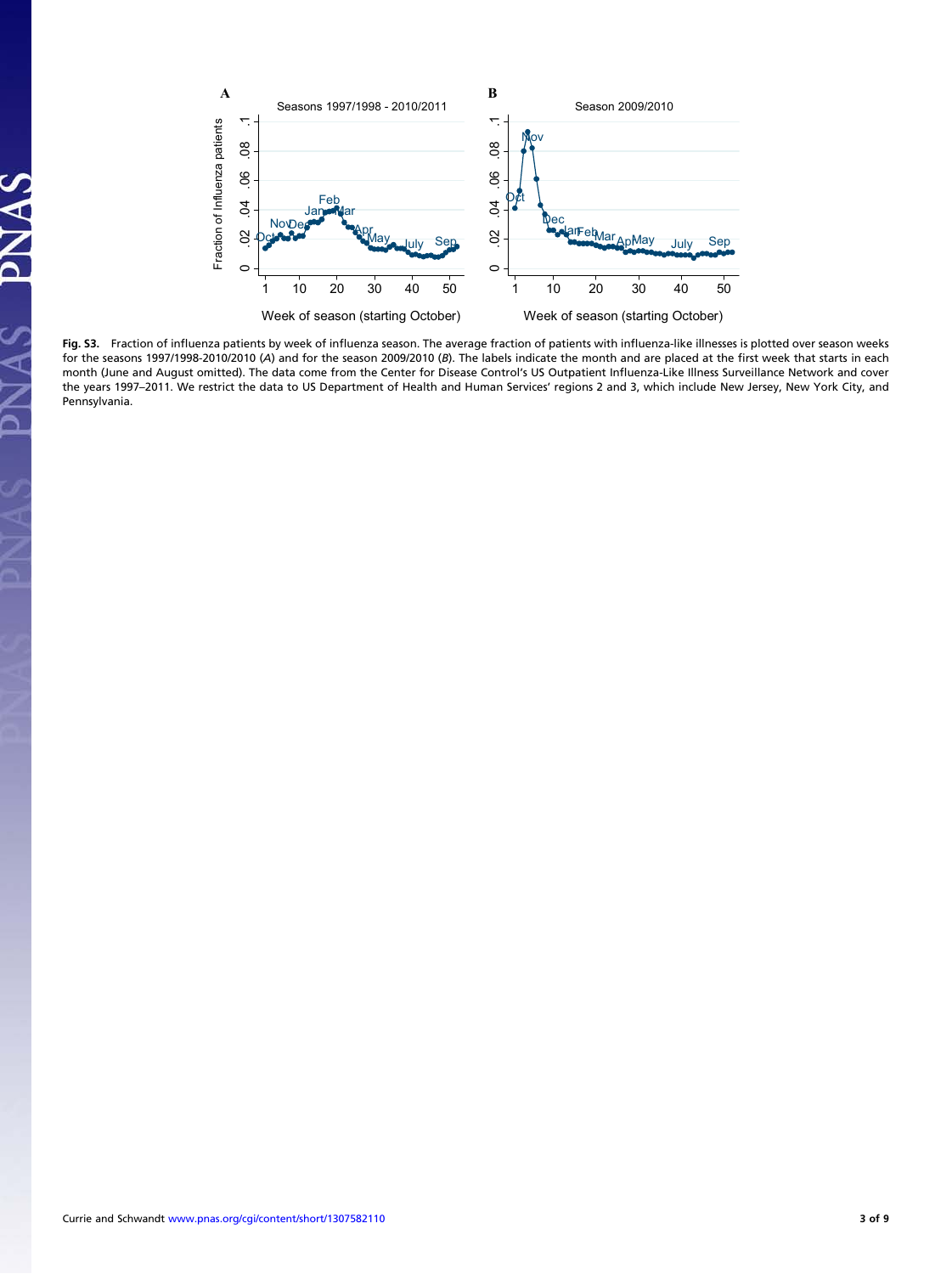

Fig. S4. Birth weight regressions including SES and child sex and excluding first births. The dependent variable is birth weight in grams. (A and B) A woman is high SES if she is white, has a college education, is married, and did not give birth below the age of 18 y, and a woman is low SES otherwise. (C and D) Girls/boys refers to the sex of the newborn. E displays the benchmark results. F excludes first births. Fig. 1 has additional notes.

DNAC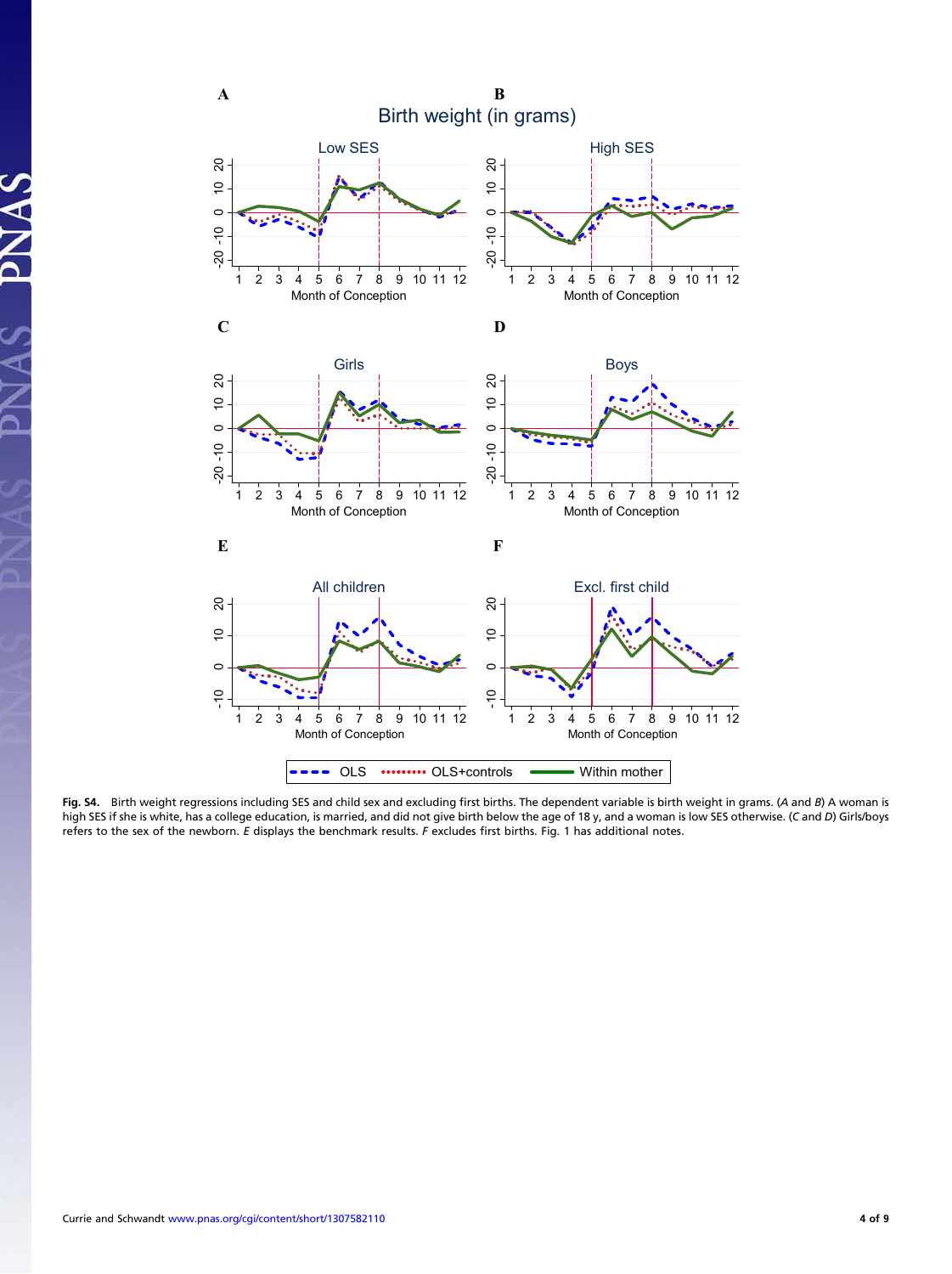### Fraction of preterm births



Fig. S5. Actual and counterfactual fractions of preterm births by months of birth. Left plots the coefficients of month zero/one indicator variables from an OLS regression of the observed fraction of preterm births (less than 37 wk of gestation) on month of birth zero/one indicator variables and year fixed effects; 95% confidence intervals are indicated. January is the reference group. Right plots the same regression coefficients as Left using a counterfactual dataset, in which prematurity rates are constant across conception months and only conception rates vary over time. This counterfactual dataset is constructed in the following way. First, we calculate the number of conceptions and the distribution of gestation lengths for each conception month in the sample. Then, we calculate the average distribution of gestation lengths for the overall sample and assign this average distribution to each month of conception. Hence, we eliminate any difference in gestation rates across conception months. Next, we multiply these (counterfactual) average gestation rates with the actual number of conceptions in each month to calculate how many babies would be born 7, 8, 9, and 10 mo after the respective month of conception. Finally, we sum up the number of babies with different gestation lengths who would be born in each month and calculate the counterfactual fraction of preterm births.



Fig. S6. Prenatal care, Cesarean sections (C-sections), and child sex by month of conception. The dependent variables are (A) the fraction of mothers with a prenatal care visit during the first trimester of pregnancy, (B) the fraction of newborns delivered by C-sections, and (C) the fraction of male children. None of the within-mother estimates in C are significantly different from zero. Fig. 1 has additional notes.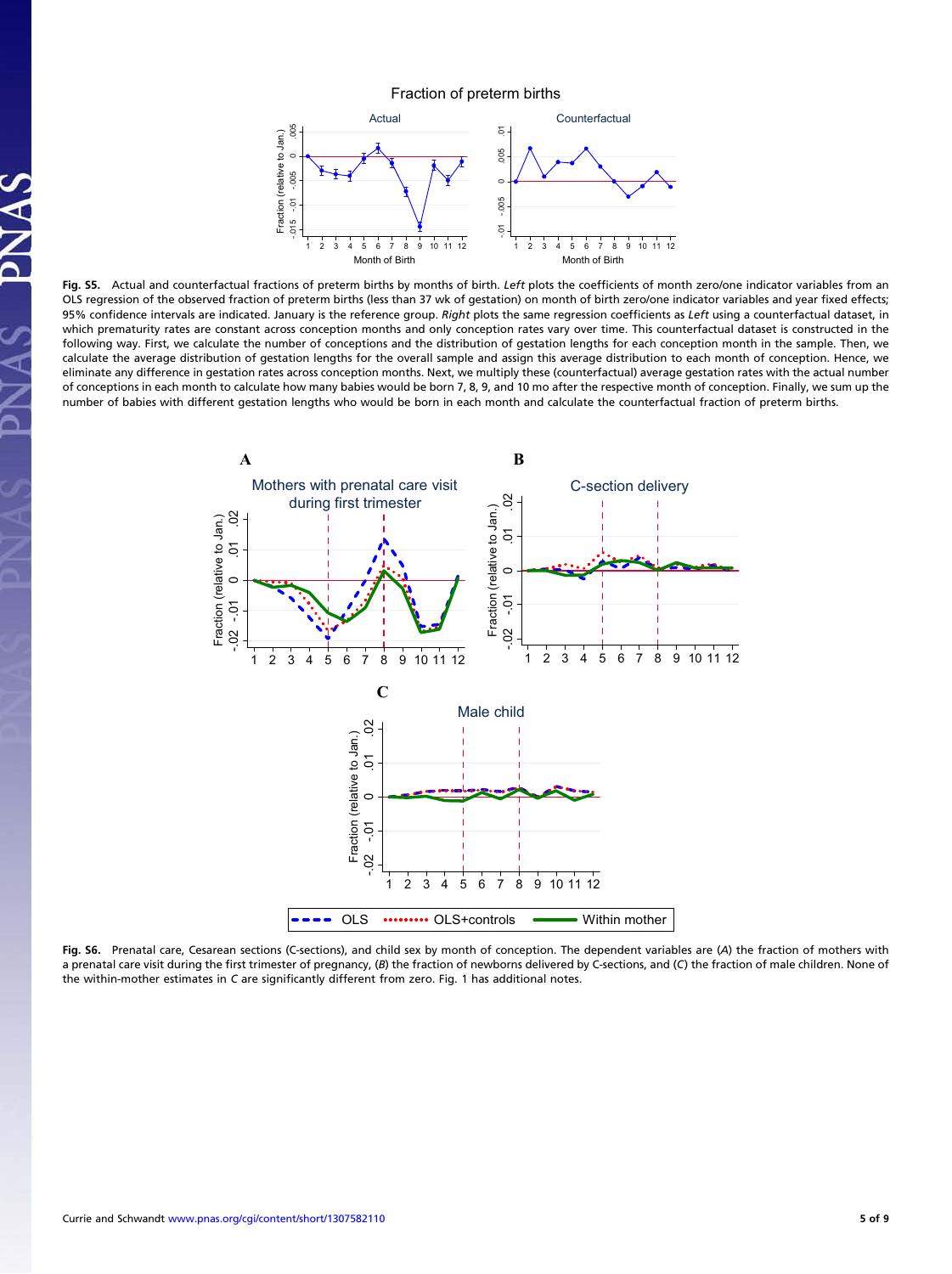

Fig. S7. Conceptions over time by maternal education (United States 2001–2008). The numbers of all conceptions that resulted in births in the United States between 2001 and 2008 are plotted by month of conception and maternal education. High education refers to mothers with more than 12 y of education. Low education refers to mothers with less than or equal to 12 y of education. The sample is the overall population of births in the United States, excluding twin births and births that do not report gestation length. Pre-2001 years are omitted to improve the visibility of seasonal patterns.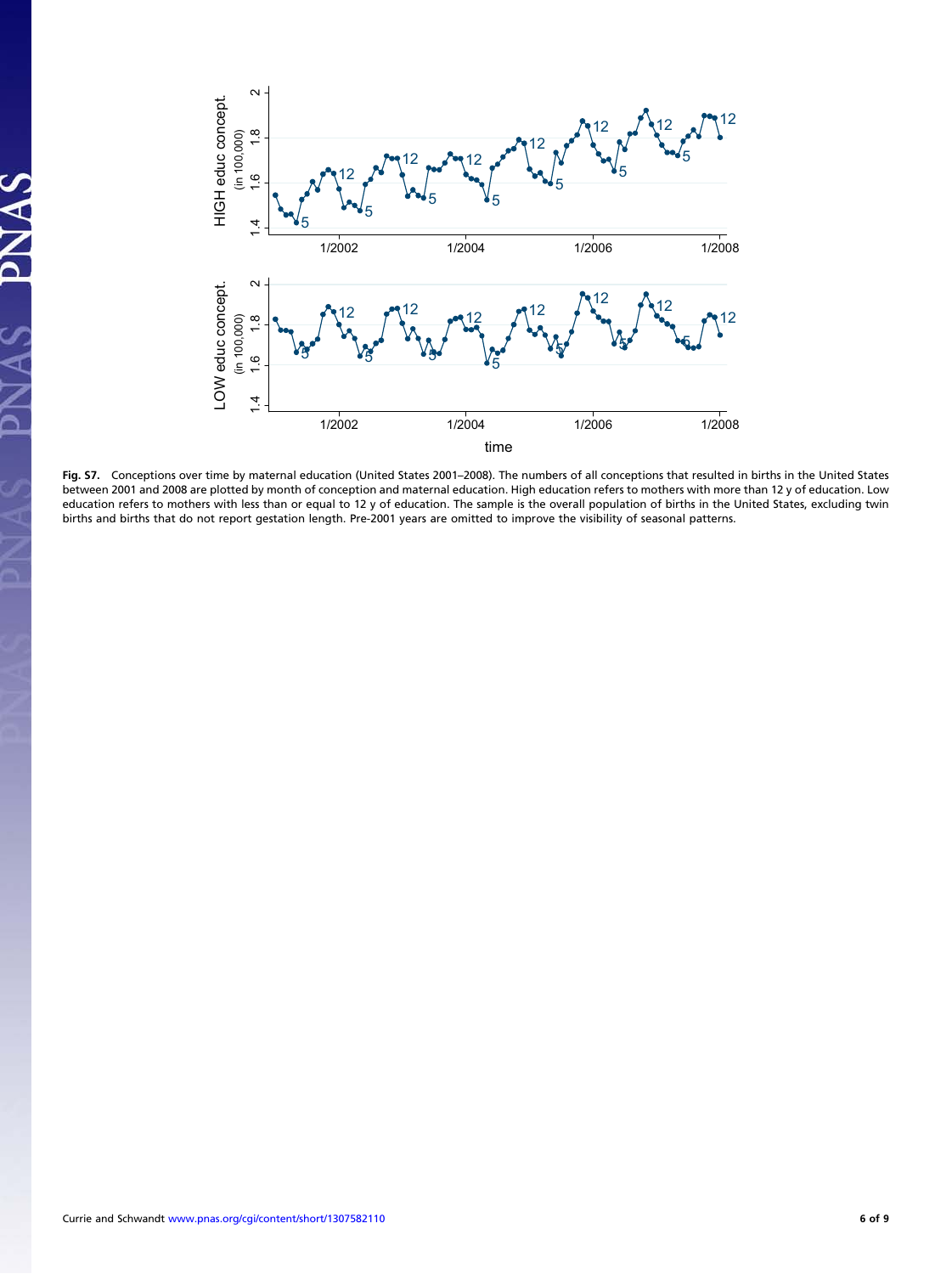|                                                       | <b>OLS</b>      |       | $OLS + controls$ |       | Within mother   |                |
|-------------------------------------------------------|-----------------|-------|------------------|-------|-----------------|----------------|
|                                                       | Coefficient     | SE    | Coefficient      | SE    | Coefficient     | SE             |
| Dependent variable: white $(x100)$                    |                 |       |                  |       |                 |                |
| January                                               | Reference group |       | Reference group  |       | Reference group |                |
| February                                              | $-0.259$        | 0.191 | $-0.057$         | 0.171 | $-0.042$        | 0.059          |
| March                                                 | $-0.901$        | 0.193 | $-0.357$         | 0.173 | $-0.009$        | 0.060          |
| April                                                 | $-0.754$        | 0.193 | $-0.523$         | 0.173 | $-0.101$        | 0.060          |
| May                                                   | $-0.588$        | 0.196 | $-0.515$         | 0.175 | $-0.067$        | 0.061          |
| June                                                  | 0.829           | 0.187 | 0.235            | 0.167 | $-0.018$        | 0.058          |
| July                                                  | 1.436           | 0.188 | 0.552            | 0.168 | $-0.069$        | 0.059          |
| August                                                | 2.024           | 0.186 | 0.878            | 0.166 | $-0.065$        | 0.058          |
| September                                             | 1.207           | 0.186 | 0.623            | 0.167 | $-0.044$        | 0.058          |
| October                                               | 0.406           | 0.184 | 0.233            | 0.165 | $-0.076$        | 0.057          |
| November                                              | 0.378           | 0.185 | 0.259            | 0.165 | $-0.004$        | 0.058          |
| December                                              | 0.302           | 0.185 | 0.235            | 0.166 | $-0.063$        | 0.058          |
| Dependent variable: $>12$ y education ( $\times$ 100) |                 |       |                  |       |                 |                |
| January                                               | Reference group |       | Reference group  |       | Reference group |                |
| February                                              | $-0.140$        | 0.202 | 0.079            | 0.172 | 0.034           | 0.125          |
| March                                                 | $-0.814$        | 0.204 | 0.018            | 0.174 | 0.205           | 0.126          |
| April                                                 | $-0.704$        | 0.204 | 0.121            | 0.174 | $-0.020$        | 0.126          |
| May                                                   | $-0.119$        | 0.207 | 0.488            | 0.176 | 0.232           | 0.128          |
| June                                                  | 1.317           | 0.197 | 1.019            | 0.169 | 0.085           | 0.122          |
| July                                                  | 1.945           | 0.199 | 1.134            | 0.169 | $-0.050$        | 0.123          |
| August                                                | 2.410           | 0.196 | 1.316            | 0.168 | 0.030           | 0.122          |
| September                                             | 1.247           | 0.197 | 0.790            | 0.168 | 0.110           | 0.122          |
| October                                               | 0.615           | 0.195 | 0.542            | 0.166 | 0.158           | 0.120          |
| November                                              | 0.505           | 0.195 | 0.389            | 0.167 | 0.113           | 0.121          |
| December                                              | 0.424           | 0.196 | 0.332            | 0.167 | $-0.016$        | 0.121          |
| Dependent variable: married $(x100)$                  |                 |       |                  |       |                 |                |
|                                                       | Reference group |       | Reference group  |       | Reference group |                |
| January                                               | $-0.608$        | 0.204 | $-0.237$         | 0.161 | $-0.178$        | 0.130          |
| February                                              |                 |       | $-0.420$         |       |                 | 0.132          |
| March                                                 | $-1.566$        | 0.206 |                  | 0.163 | $-0.104$        | 0.130          |
| April                                                 | $-1.658$        | 0.204 | $-0.364$         | 0.161 | $-0.114$        |                |
| May                                                   | $-1.425$        | 0.207 | $-0.506$         | 0.163 | $-0.121$        | 0.132<br>0.127 |
| June                                                  | 0.177           | 0.198 | $-0.131$         | 0.157 | 0.070           |                |
| July                                                  | 0.851           | 0.199 | $-0.078$         | 0.157 | 0.184           | 0.127          |
| August                                                | 1.436           | 0.197 | 0.034            | 0.156 | 0.051           | 0.126          |
| September                                             | 0.606           | 0.198 | $-0.023$         | 0.156 | 0.086           | 0.126          |
| October                                               | $-0.278$        | 0.196 | $-0.426$         | 0.155 | $-0.001$        | 0.125          |
| November                                              | $-0.092$        | 0.196 | $-0.202$         | 0.155 | 0.145           | 0.125          |
| December                                              | $-0.004$        | 0.197 | $-0.111$         | 0.155 | $-0.025$        | 0.126          |
| Dependent variable: smoking $(x100)$                  |                 |       |                  |       |                 |                |
| January                                               | Reference group |       | Reference group  |       | Reference group |                |
| February                                              | 0.212           | 0.122 | 0.137            | 0.116 | -0.109          | 0.102          |
| March                                                 | 0.438           | 0.123 | 0.187            | 0.117 | $-0.043$        | 0.104          |
| April                                                 | 0.267           | 0.123 | $-0.052$         | 0.117 | $-0.020$        | 0.104          |
| May                                                   | 0.232           | 0.125 | 0.005            | 0.119 | $-0.069$        | 0.105          |
| June                                                  | $-0.152$        | 0.119 | $-0.127$         | 0.114 | $-0.143$        | 0.100          |
| July                                                  | $-0.364$        | 0.120 | $-0.221$         | 0.114 | $-0.156$        | 0.101          |
| August                                                | $-0.229$        | 0.119 | $-0.012$         | 0.113 | $-0.041$        | 0.100          |
| September                                             | $-0.193$        | 0.119 | $-0.139$         | 0.113 | $-0.128$        | 0.100          |
| October                                               | 0.127           | 0.118 | 0.087            | 0.112 | $-0.104$        | 0.099          |
| November                                              | 0.156           | 0.118 | 0.127            | 0.112 | $-0.067$        | 0.099          |
| December                                              | 0.127           | 0.118 | 0.095            | 0.113 | 0.014           | 0.099          |
| Controls                                              |                 |       | ✓                |       | ✓               |                |
| Mother indicators                                     |                 |       |                  |       | ✓               |                |

### Table S1. Regressions of mother characteristics on month of conception indicators

The coefficients from regressions of zero/one variables indicating white mothers, mothers with more than 12 y of schooling, married mothers, and mothers smoking during pregnancy on month of conception zero/one indicator variables are displayed January serves as the reference month. OLS regressions control only for statespecific time trends. OLS + controls regressions further control—except if coinciding with the dependent variable—for maternal race, education, age, marital status, and newborn's parity and sex. Within-mother regressions further add mother indicators. Baseline sample:  $n = 1,435,213$ . Coefficients and SE are multiplied by 100 for better visualization.

PNAS PNAS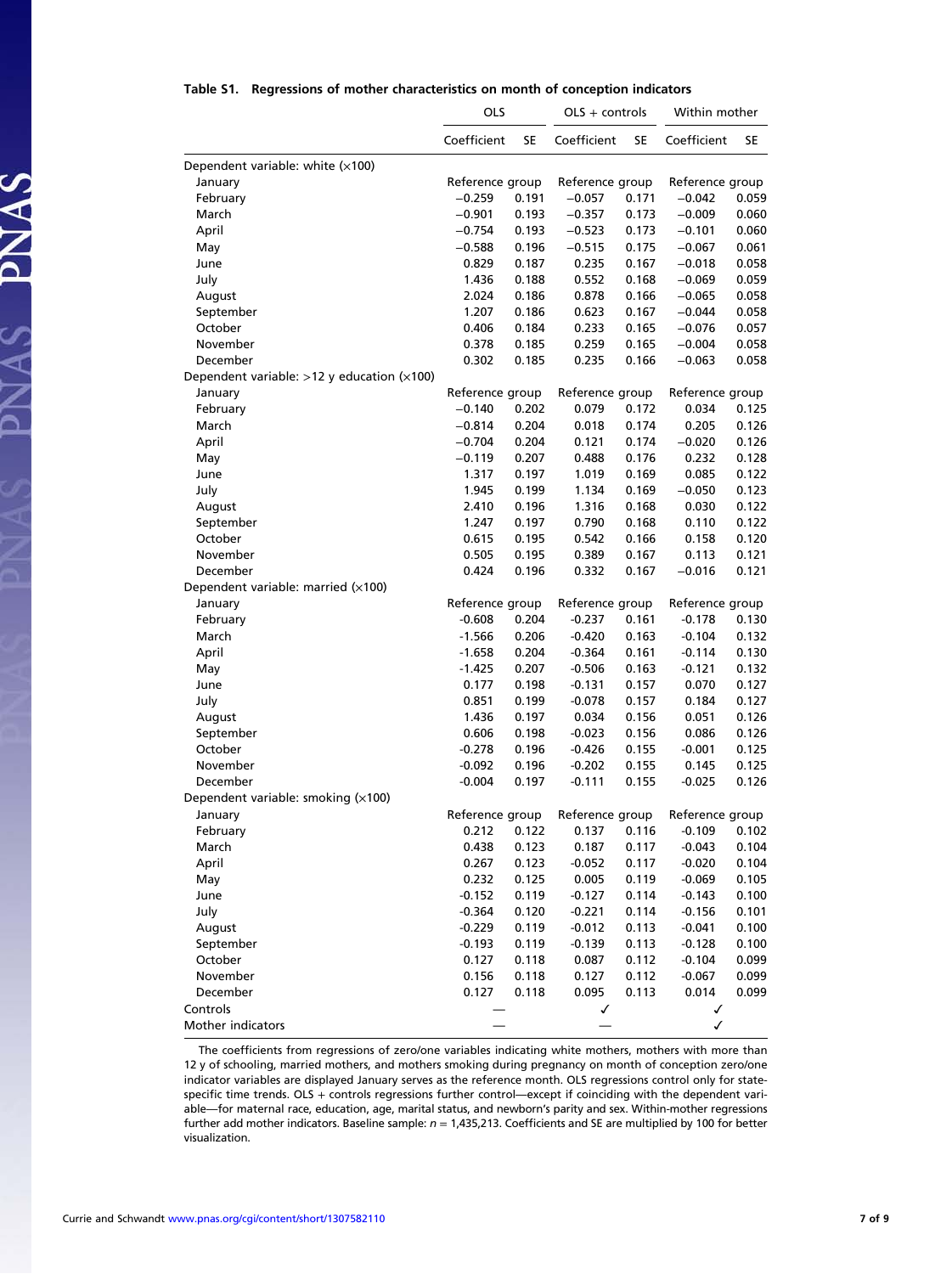### Table S2. Regressions of birth outcomes on month of conception indicators

PNAS PNAS

|                                                                  |                 | <b>OLS</b> |                 | $OLS + controls$ |                 | Within mother |  |
|------------------------------------------------------------------|-----------------|------------|-----------------|------------------|-----------------|---------------|--|
|                                                                  | Coefficient     | <b>SE</b>  | Coefficient     | <b>SE</b>        | Coefficient     | SE            |  |
| Dependent variable: gestation $(x100)$                           |                 |            |                 |                  |                 |               |  |
| January                                                          | Reference group |            | Reference group |                  | Reference group |               |  |
| February                                                         | $-4.402$        | 0.830      | $-4.087$        | 0.823            | $-2.769$        | 0.952         |  |
| March                                                            | $-2.952$        | 0.839      | $-2.327$        | 0.832            | $-1.729$        | 0.963         |  |
| April                                                            | $-5.218$        | 0.838      | $-4.752$        | 0.832            | $-3.482$        | 0.963         |  |
| May                                                              | $-9.984$        | 0.849      | $-9.669$        | 0.842            | $-7.799$        | 0.975         |  |
| June                                                             | 2.487           | 0.811      | 2.076           | 0.805            | 1.051           | 0.932         |  |
| July                                                             | $-1.781$        | 0.815      | $-2.575$        | 0.809            | $-2.013$        | 0.938         |  |
| August                                                           | 1.722           | 0.807      | 0.642           | 0.800            | 0.148           | 0.929         |  |
| September                                                        | $-0.068$        | 0.809      | $-0.650$        | 0.803            | $-0.375$        | 0.931         |  |
| October                                                          | 0.215           | 0.801      | 0.135           | 0.794            | 0.372           | 0.920         |  |
| November                                                         | $-0.883$        | 0.802      | $-0.919$        | 0.795            | $-1.091$        | 0.921         |  |
| December                                                         | $-0.935$        | 0.804      | $-0.894$        | 0.798            | $-0.342$        | 0.923         |  |
| Dependent variable: birth weight                                 |                 |            |                 |                  |                 |               |  |
| January                                                          | Reference group |            | Reference group |                  | Reference group |               |  |
| February                                                         | $-4.131$        | 2.327      | $-2.496$        | 2.262            | 0.637           | 2.312         |  |
| March                                                            | $-6.182$        | 2.353      | $-2.943$        | 2.288            | $-1.842$        | 2.340         |  |
| April                                                            | $-9.460$        | 2.351      | $-7.105$        | 2.287            | $-3.832$        | 2.340         |  |
| May                                                              | $-9.538$        | 2.381      | $-8.145$        | 2.316            | $-3.076$        | 2.370         |  |
| June                                                             | 14.755          | 2.274      | 11.452          | 2.212            | 8.343           | 2.265         |  |
| July                                                             | 9.811           | 2.287      | 4.633           | 2.224            | 5.720           | 2.278         |  |
| August                                                           | 15.944          | 2.262      | 8.612           | 2.200            | 8.272           | 2.256         |  |
| September                                                        | 7.154           | 2.270      | 2.979           | 2.207            | 1.457           | 2.262         |  |
| October                                                          | 3.519           | 2.246      | 1.610           | 2.184            | 0.251           | 2.236         |  |
| November                                                         | 0.685           | 2.248      | $-0.298$        | 2.186            | $-1.256$        | 2.238         |  |
| December                                                         | 2.501           | 2.256      | 1.426           | 2.194            | 3.925           | 2.243         |  |
| Dependent variable: birth weight conditional on gestation length |                 |            |                 |                  |                 |               |  |
| January                                                          | Reference group |            | Reference group |                  | Reference group |               |  |
| February                                                         | 4.237           | 1.768      | 3.297           | 1.823            | 4.449           | 1.829         |  |
| March                                                            | $-0.214$        | 1.788      | $-2.363$        | 1.844            | $-0.232$        | 1.851         |  |
| April                                                            | $-0.328$        | 1.787      | $-1.751$        | 1.843            | $-0.423$        | 1.850         |  |
| May                                                              | 7.504           | 1.810      | 6.888           | 1.866            | 7.656           | 1.874         |  |
| June                                                             | 6.780           | 1.729      | 9.132           | 1.782            | 7.023           | 1.791         |  |
| July                                                             | 8.440           | 1.738      | 12.107          | 1.792            | 8.910           | 1.802         |  |
| August                                                           | 6.762           | 1.719      | 11.910          | 1.773            | 8.952           | 1.785         |  |
| September                                                        | 3.502           | 1.725      | 6.482           | 1.779            | 2.336           | 1.789         |  |
| October                                                          | 0.860           | 1.706      | 2.512           | 1.760            | 0.096           | 1.769         |  |
| November                                                         | 0.693           | 1.708      | 1.563           | 1.762            | $-0.411$        | 1.771         |  |
| December                                                         | 2.441           | 1.714      | 3.513           | 1.768            | 3.783           | 1.775         |  |
| Dependent variable: Pregnancy weight gain (lb)                   |                 |            |                 |                  |                 |               |  |
|                                                                  | Reference group |            | Reference group |                  | Reference group |               |  |
| January<br>February                                              | 0.234 0.059     |            | 0.239           | 0.058            | 0.243           | 0.064         |  |
|                                                                  | 0.345           | 0.060      | 0.382           | 0.059            |                 | 0.065         |  |
| March<br>April                                                   | 0.476           | 0.059      | 0.503           | 0.059            | 0.457<br>0.517  | 0.065         |  |
|                                                                  | 0.662           |            | 0.674           |                  |                 |               |  |
| May                                                              |                 | 0.060      |                 | 0.059            | 0.681           | 0.065         |  |
| June                                                             | 0.989           | 0.058      | 0.959           | 0.057            | 0.909           | 0.063         |  |
| July                                                             | 0.988           | 0.058      | 0.933           | 0.057            | 0.785           | 0.063         |  |
| August                                                           | 0.926           | 0.057      | 0.866           | 0.056            | 0.870           | 0.062         |  |
| September                                                        | 0.652           | 0.057      | 0.639           | 0.057            | 0.651           | 0.062         |  |
| October                                                          | 0.420           | 0.057      | 0.415           | 0.056            | 0.314           | 0.062         |  |
| November                                                         | 0.047           | 0.057      | 0.036           | 0.056            | $-0.067$        | 0.062         |  |
| December                                                         | $-0.051$        | 0.057      | $-0.044$        | 0.056            | $-0.096$        | 0.062         |  |
| Dependent variable: Prepregnancy weight (lb)                     |                 |            |                 |                  |                 |               |  |
| January                                                          | Reference group |            | Reference group |                  | Reference group |               |  |
| February                                                         | $-0.392$        | 0.189      | $-0.442$        | 0.184            | $-0.172$        | 0.102         |  |
| March                                                            | 0.238           | 0.190      | 0.169           | 0.185            | $-0.123$        | 0.103         |  |
| April                                                            | $-0.372$        | 0.190      | $-0.493$        | 0.185            | $-0.412$        | 0.103         |  |
| May                                                              | $-0.241$        | 0.192      | $-0.321$        | 0.187            | $-0.288$        | 0.104         |  |
| June                                                             | $-0.330$        | 0.184      | $-0.323$        | 0.179            | $-0.329$        | 0.100         |  |
| July                                                             | $-0.461$        | 0.185      | $-0.319$        | 0.180            | $-0.170$        | 0.100         |  |
| August                                                           | $-0.731$        | 0.183      | $-0.605$        | 0.179            | $-0.316$        | 0.099         |  |